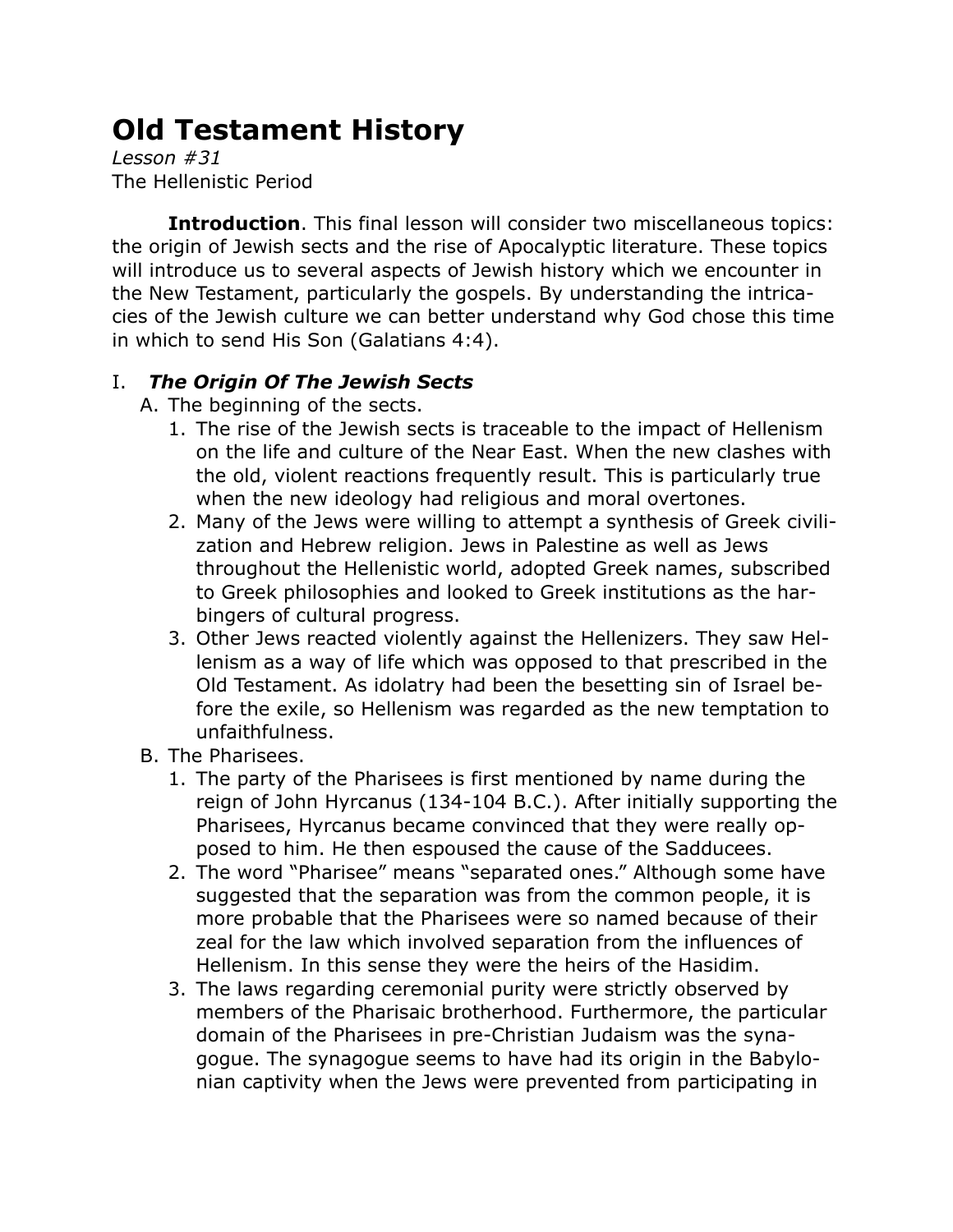the sacrificial offerings which could be offered only in the Jerusalem temple.

- 4. In a sincere desire to make the law workable within the changing culture of the Greco-Roman world, the Pharisaic scribes developed the system of oral tradition which proved such a burden to Judaism during the time of Christ.
	- a) To the Pharisees, tradition was not simply a commentary upon the Law, but was ultimately raised to the level of scripture itself. To justify this attitude it was stated that the "oral law" was given by God to Moses at Mt. Sinai, along with the "written Law" or the Torah.
	- b) The ultimate in this development is reached when the Mishna stated that the oral law must be observed with greater stringency than the written Law, because statutory law (i.e., oral tradition) affects the life of the ordinary man more intimately than the more remote written Law.
- C. The Sadducees.
	- 1. The Sadducees were the party of the Jerusalem aristocracy and the high priesthood. They had made their peace with the political rulers and had attained positions of wealth and influence. The Sadducees held themselves aloof from the masses and were unpopular with them.
	- 2. Theologically the Sadducees must be described with a series of negatives. They did not accept the oral law which developed under the Pharisees, and seem to have limited their canon to the Torah, or Pentateuch. They did not believe in resurrection, spirits or angels (Mark 12:18; Luke 20:27; Acts 23:8). They left no positive religious or theological system.
	- 3. The Pharisees welcomed and sought proselytes (Matthew 23:15), but the Sadducean party was closed. None but the members of the high priestly and aristocratic families of Jerusalem could be Sadducees. With the destruction of the Jerusalem temple in A.D. 70, the Sadducees came to an end. Modern Judaism traces its roots to the party of the Pharisees.
- D. The Essenes.
	- 1. The Essenes and the Pharisees both continued the philosophy of the Hasidim. But a more extreme reaction against the influences which corrupted Jewish life was taken by the sect which the ancient writers Philo, Josephus and Pliny call the Essenes. They seem to have lived for the most part in monastic communities, such as the one which was headquartered at Qumran.
	- 2. The life of the Essene was one of rigor and simplicity. Devotion and religious study occupied an important place in the community.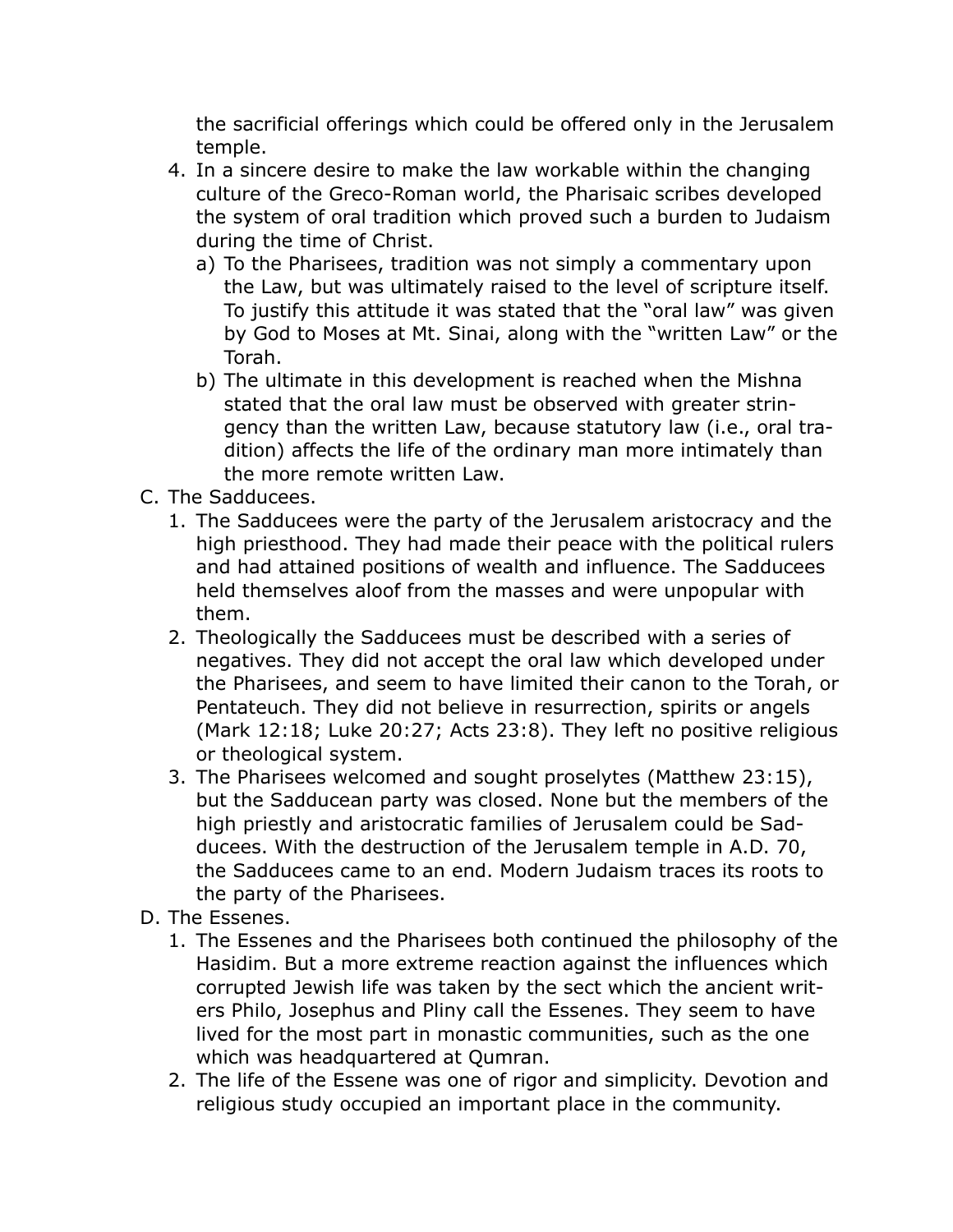Scripture and other religious books were studied and copied by members of the Essene community. Each Essene was required to perform manual labor to make the community self-supporting. Community of goods was practiced in the Essene communities, and strict discipline was enforced by an overseer.

- 3. The Essenes accepted proselytes, but the novice was required to go through a period of strict probation before he could become a fullfledged member. Numerically the Essenes were never large.
- E. The Herodians.
	- 1. The Herodians are not mentioned outside the gospels, and the gospels tell us nothing about them. The Herodians believed that the best interests of Judaism lay in cooperation with the Romans.
	- 2. Their name was taken from Herod the Great, who sought to Romanize the Palestine of his day. The Herodians were more of a political party than a religious sect.
- F. The Zadokites.
	- 1. The term "Zadokite" appears to be related to the word "Sadducee," but the two groups had different historical developments. The Zadokite Work, discovered in 1896 in a Cairo synagogue, speaks of a group which was compelled to migrate to Damascus where, under the leadership of a man called "the star" (Numbers 24:17), they entered into a New Covenant (Jeremiah 31:31). A prominent leader of the sect, who may have been the founder, is the Teacher of Righteousness mentioned in the Zadokite Work and the scrolls at Qumran.
	- 2. Some have suggested that a group of spiritually minded priests, alarmed at the drift toward worldliness of early second century B.C. Sadduceeism, separated from it and formed the nucleus for the new group of "sons of Zadok." Whether this movement found spiritual affinity with a group like the Essenes, or whether a new beginning is to be posited for the group at this time is not clear.
	- 3. The circumstances of this migration are not given in sufficient detail to warrant a positive statement of date. It has been thought that the removal of Onias III from his office as High Priest in the days of Antiochus Epiphanes was the occasion for the flight of Zadokites to Damascus.
- G. The Zealots.
	- 1. Roman rule was not popular with the majority of Jews. To the Pharisees, Roman rule was a punishment visited upon Israel because of its sins. It was to be accepted with humility, in prayerful anticipation of the day when God would remove the horrible Roman yoke.
	- 2. A more extreme attitude was taken by the party known from the writings of Josephus as the Zealots. They first appeared in Galilee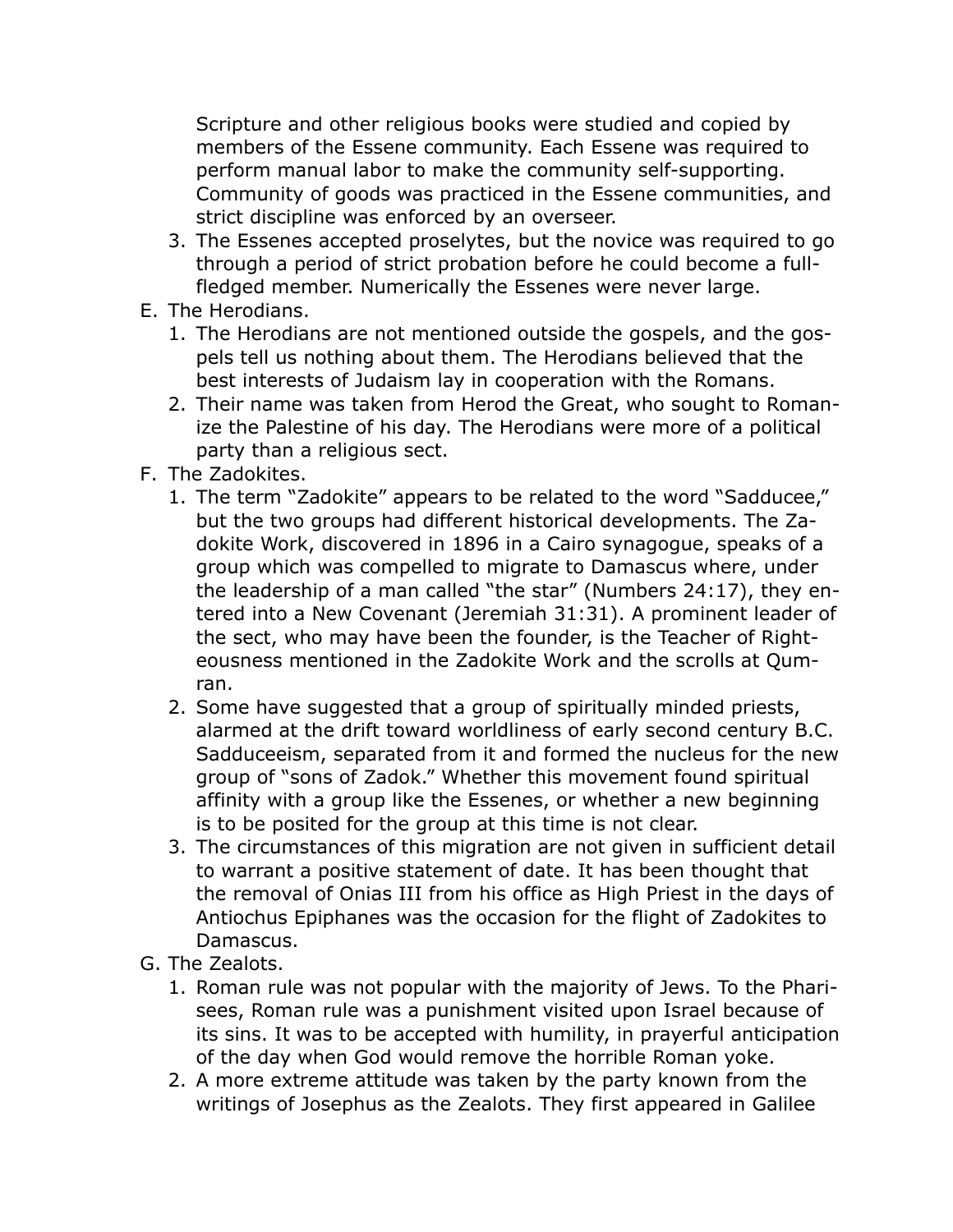under the leadership of Judas the son of Ezekias during the early years of Roman rule. They refused to pay taxes and considered it a sin to acknowledge loyalty to Caesar.

- 3. Gamaliel mistakenly regarded Peter and the apostles as Zealot leaders. He urged that no action be taken against them, believing that if the movement they represented were not of God it would come to naught, as in the case of Theudas and Judas of Galilee (Acts 5:35-39).
- 4. Ultimately the Zealots were successful in winning the bulk of the people to their side. Their defiance of Rome brought on the destruction of Jerusalem in A.D. 70.

## II. *The Rise Of Apocalyptic Literature*

- A. General observations concerning apocalyptic literature.
	- 1. During the last two centuries of this period and the first century of the Christian era, a species of literature developed among the Jews which is termed apocalyptic. An "apocalypse" is an unveiling. This type of writing is also found in various portions of the Old Testament prophetic books including Isaiah, Ezekiel, Daniel, Joel and Zechariah. The chief noncanonical apocalyptic books are the writings ascribed to Enoch and Baruch, the Testament of the Twelve Patriarchs and 4th Ezra.
	- 2. During the two centuries before Christ, the Jews knew that prophecy had ceased. Some, however, felt that they had a message for their generation.
		- a) Sometimes these messages contained words and thoughts which had been popularly ascribed to some ancient Hebrew historical figure.
		- b) In order to give a production the appearance of age, and thus to insure a wide audience, the books were pseudepigraphal. The name of some ancient man of God, like Enoch, was assigned as the author of the writing. Some examples include the Assumption of Moses and the Ascension of Isaiah.
		- c) The writers doubtless believed that they were writing in the spirit of the earlier patriarch, and much of the material which they used was really old.
	- 3. Apocalyptic literature was both a message of comfort in days of trouble and an effort to show how God had purposed to bring victory to His people, although they were in the midst of an apparently hopeless situation, such as in the persecutions of Antiochus Epiphanes.
	- 4. Seven key predictions common to apocalyptic literature: a) A time of severe tribulation will proceed the New Age.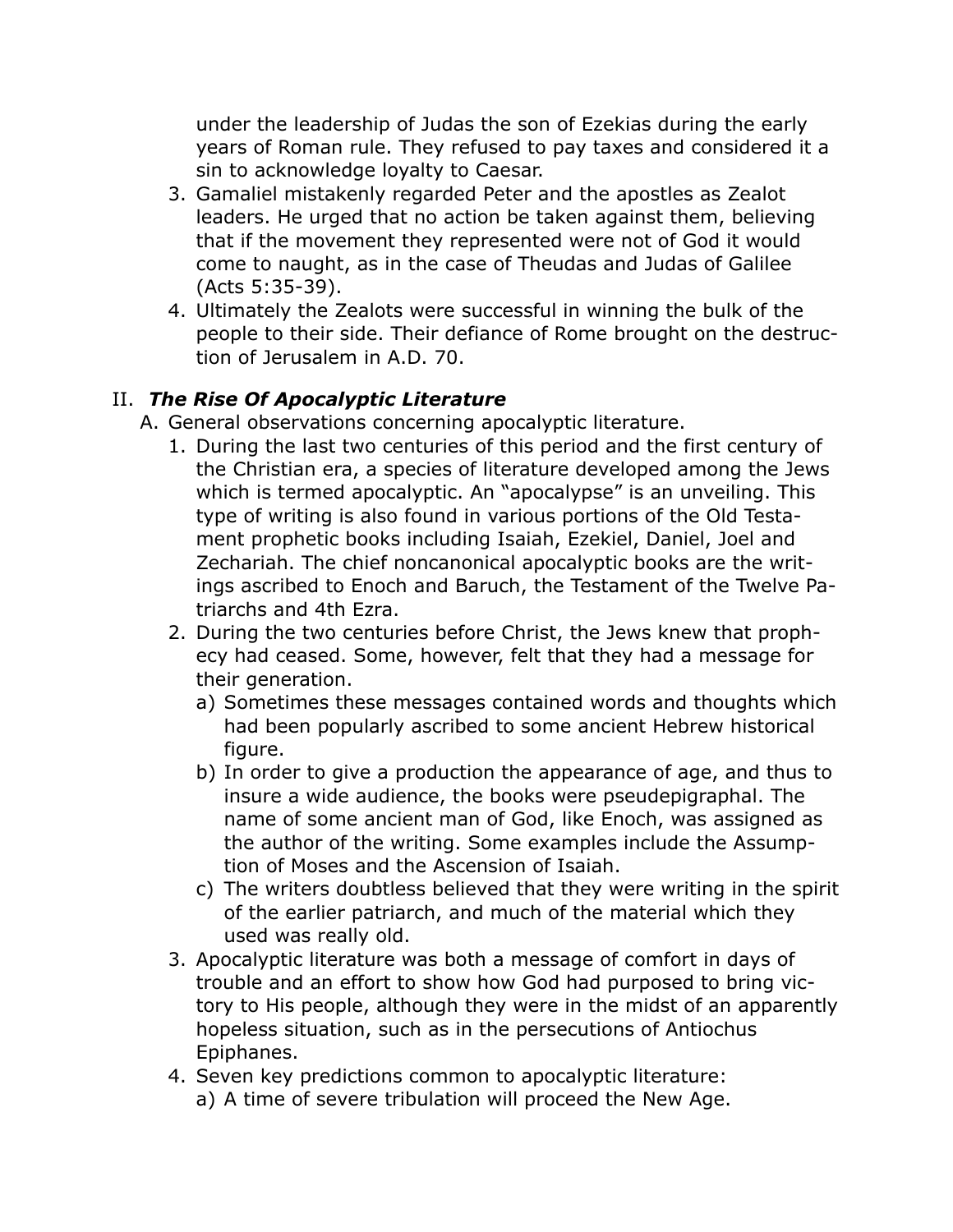- b) The time of tribulation will culminate in a great battle against Israel.
- c) The unrighteous will be judged and punished, the righteous saved.
- d) The Messiah will rule.
- e) God will deal decisively with the Gentiles.
- f) The New Age will commence.
- g) The righteous dead will enjoy eternal life.
- B. The imagery of apocalyptic literature.
	- 1. Students of apocalyptic literature note a constancy in the imagery. Frequent references are made to "horns," "heads," "watchers," "seven heavens" and the "seven angels." In general, men are described as animals, nations as beasts, the Jews as sheep or cattle and their leaders as rams or bulls.
	- 2. The message is usually given in the first person. If Israel's prophet claimed direct revelation from God Himself, the apocalyptic writer claims to receive divine revelation mediately through an angel. The prophets had much to say about the present, but the chief concern of the apocalyptic writer was the future. The final consummation was regarded as imminent.
	- 3. The coming Messiah is a recurrent theme for the apocalyptic writer. This concept finds its roots in the Old Testament. The apocalyptic writer frequently speaks of the Messiah as the great Judge who will come in the clouds of heaven to punish the wicked and reward the righteous.
	- 4. The concept of the kingdom of God is the climax of apocalyptic literature.
		- a) The kingdom of God in some writers is a period of divine rule on earth. This rule may last from one hundred years to eternity. If this kingdom of God is temporary, it is followed by an eternal heavenly existence.
		- b) To those who look for a kingdom of God in this world, the end of the present age means the end of evil in the world. The future age is earthly but not evil. Some, however, insist that the present world is inherently evil. They expect the world to be destroyed, or miraculously changed into a heavenly world.
- C. The influences of apocalyptic literature.
	- 1. It is frequently suggested that Persian influences, particularly in angelology and the dualistic conflicts between light and darkness, account in large measure for the nature of apocalyptic literature. Greek and Egyptian contacts are also suggested.